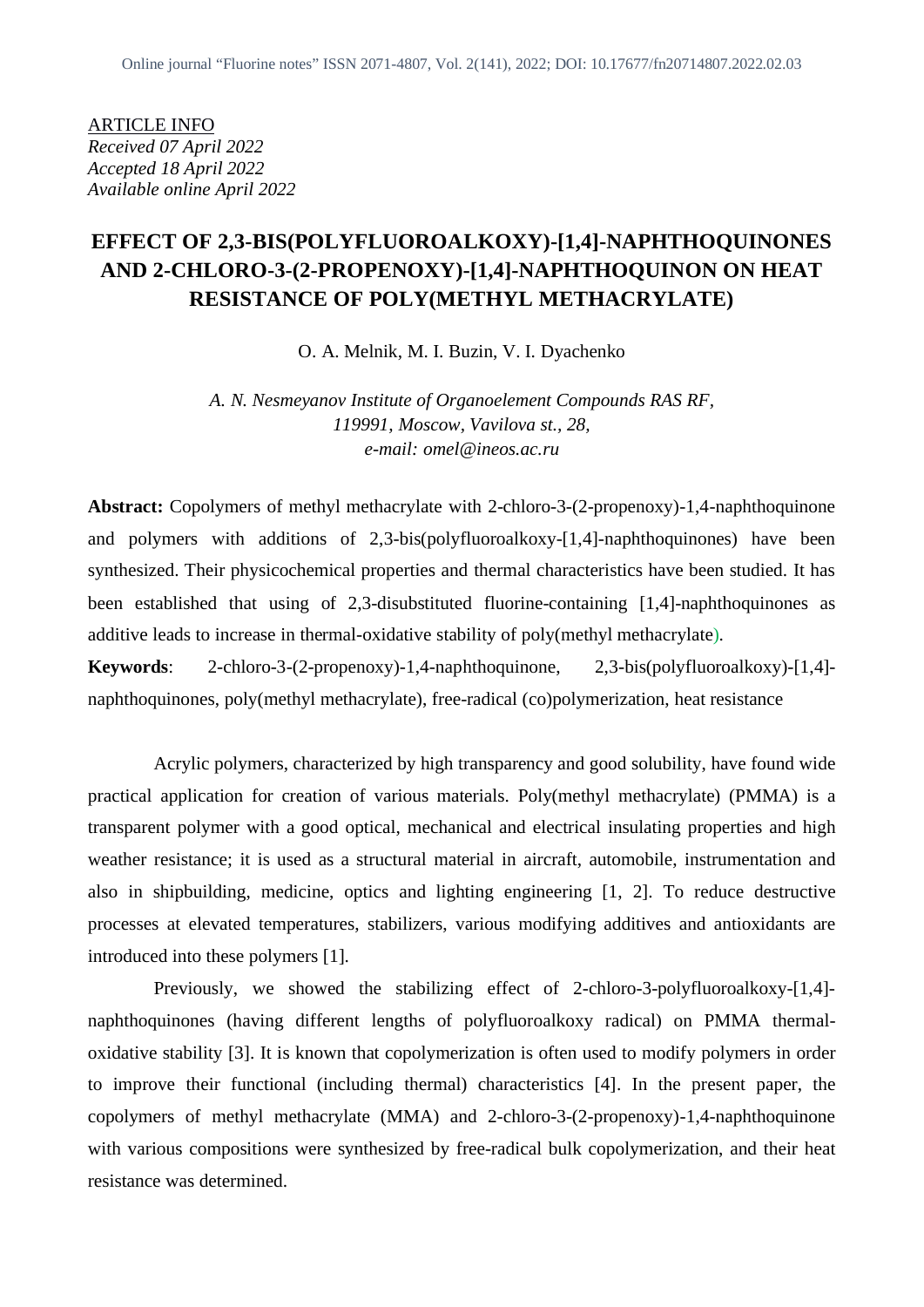For the first time, 2-chloro-3-(2-propenoxy)-1,4-naphthoquinone (**III**) was obtained by reaction of 2,3-dichloro-1,4-naphthoquinone (**I**) with allyl alcohol (**II**) in tetrahydrofuran in the presence of  $K_2CO_3$  throughout 3 hours [5]. After removal of solvent in a vacuum and subsequent chromatography of residue on silica gel, the yield of compound **III** was 78%.



We managed to simplify the reaction conditions and procedure for isolating the final product, significantly increasing its yield. It turned out that when this reaction is carried out in allyl alcohol in the presence of equimolar amount of potash, the compound **III** is formed within 1.5 hours with a quantitative yield. This greatly simplifies the procedure for its isolation, which consists in diluting the reaction mass with water and filtering the precipitated reaction product. After washing it with distilled water and drying on a glass filter, the spectrally pure 2-chloro-3-(2 propenoxy)-1,4-naphthoquinone (**III**) is obtained.

Free-radical copolymerization of MMA and compound **III** (1-3 mol.%) was carried out in evacuated, sealed glass ampoules in the presence of 0.5 wt.% of initiator - azobisisobutyric acid dinitrile (AIBN) at 60°C. The copolymers are the solid transparent glassy samples of yellow color, their structure was established according to results of IR spectroscopy and elemental analysis (see Fig. 1).



*Figure 1. Structural formula of copolymers MMA and 2-chloro-3-(2-propenoxy)-1,4 naphthoquinone.*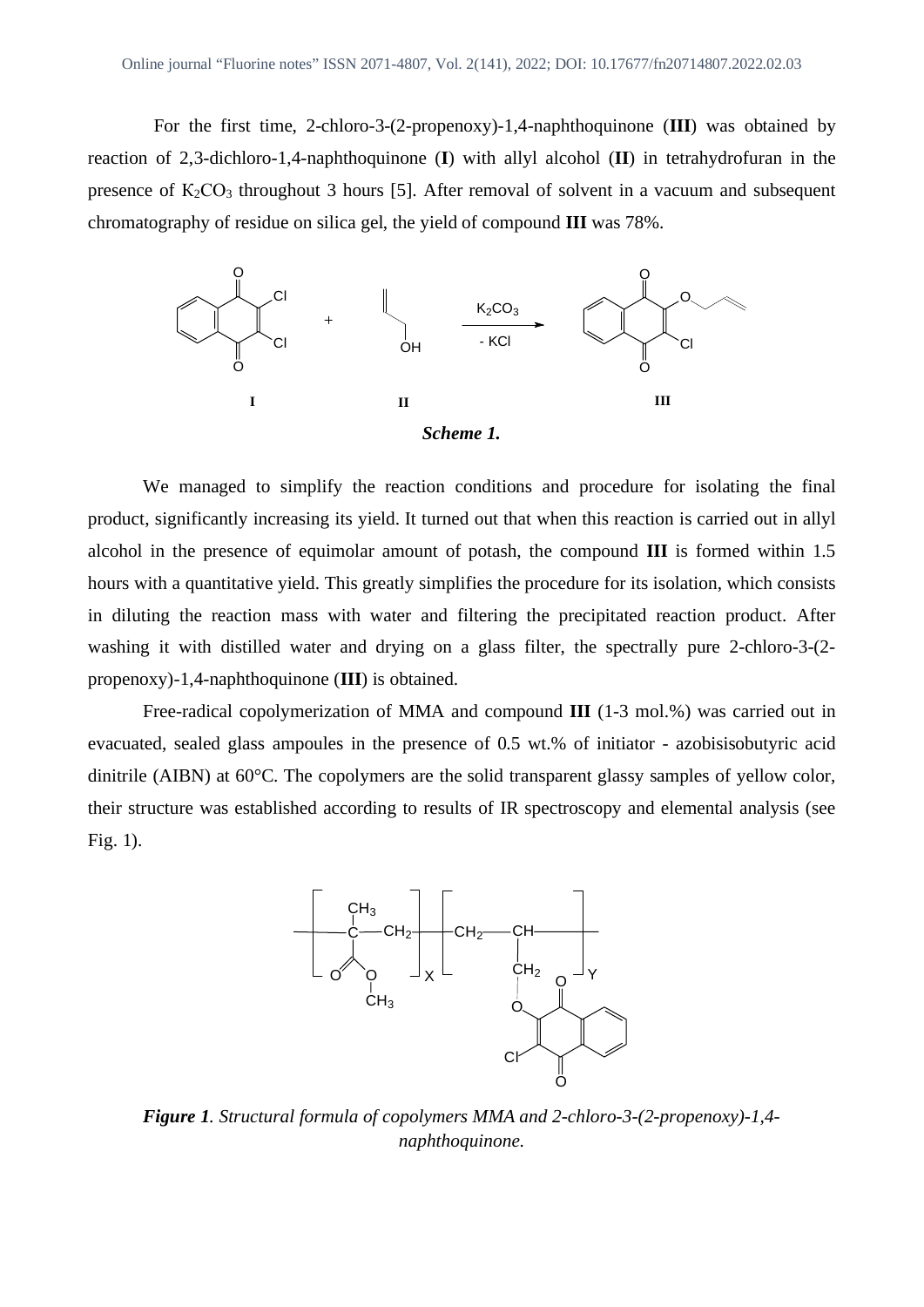They are soluble in benzene, toluene, chlorinated hydrocarbons and insoluble in hexane, sulfuric ether, lower alcohols and water.

After studying the main physicochemical characteristics of obtained copolymers, it seemed appropriate to study the possibility of using 2,3-bis(polyfluoroalkoxy)-[1,4]-naphthoquinones (see Fig. 2) as an antioxidant additives for MMA polymerization. Previously, it was shown by cyclic voltammetry method that these compounds, like 2-chloro-3-polyfluoroalkoxy-[1,4] naphthoquinones, easily undergo by step-by-step reversible electroreduction in an aprotic medium (reduction potential  $E^{\circ}$ <sub>1</sub> = -0.35 V) [6]. That is, it can slow down the thermal-oxidative degradation of polymers by neutralizing of resulting radicals.



 $X = F$  (**IV**),  $CF<sub>2</sub>H$  (**V**)

### *Figure 2. Structural formulas of 2,3-bis(polyfluoroalkoxy)-[1,4]-naphthoquinones.*

These compounds are low-melting, stable, highly soluble substances in organic solvents. It can be obtained by reaction of commercially available 2,3-dichloro-[1,4]-naphthoquinone and commercially produced fluorine-containing alcohols [7]. Free-radical bulk MMA polymerization was used to synthesize PMMA samples with additions of compounds **IV** and **V**, and its thermaloxidative stability was studied.

Thermal stability of obtained (co)polymers was evaluated by decomposition start temperature  $T_d$ , which was taken as a temperature at which the mass loss of analyzed sample was 10% of initial value. It was determined by dynamic thermogravimetric analysis at a heating rate of 10°C/min in air. The results are shown in the Table 1.

Comparison of obtained results with the data of thermogravimetric PMMA analysis indicates a decrease in the thermooxidative stability of copolymers MMA and 2-chloro-3-(2 propenoxy)-1,4-naphthoquinone (samples 3 and 3'). Thus, the  $T_d$  for copolymer MMA and compound **III** with a molar composition of 99:1 is equal to the  $T_d$  for PMMA (265°C). With increasing in the content of monomer **III** to 3 mol.%, *Тd* is 208°C. This may be due to the fact that during copolymerization of allyl compound **III**, the chain is transferred to the monomer, which leads to decreasing in the molecular weight and reduction in *Тd* [8, 9].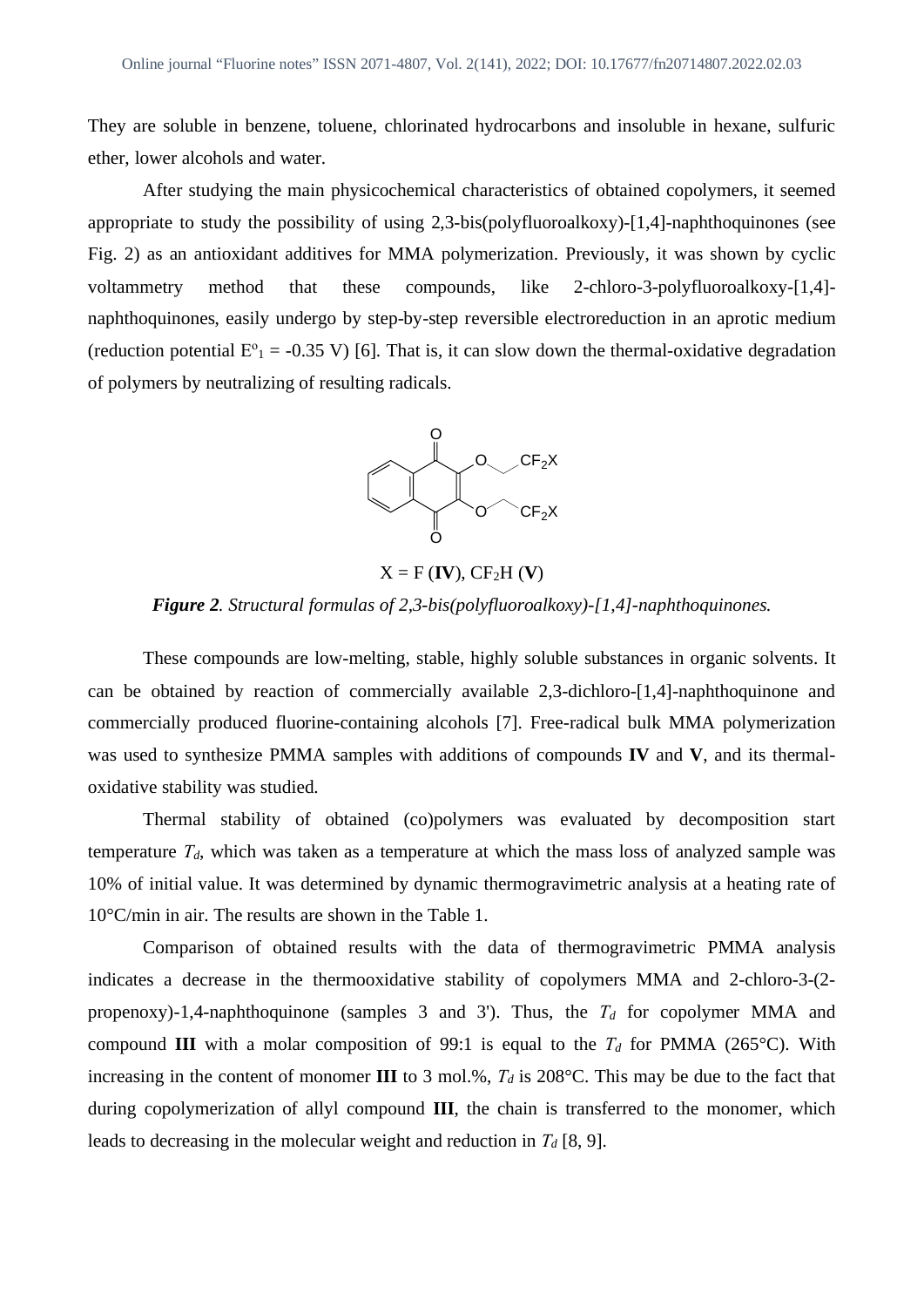*Table 1. Thermal stability of MMA (co)polymers with additives of 2,3-substituted [1,4]-naphthoquinones of general formula:*



| <b>Sample No</b> | $R_1$           | R <sub>2</sub>                   | $T_d$ , ${}^{\circ}C$ |      |
|------------------|-----------------|----------------------------------|-----------------------|------|
|                  |                 |                                  | 99:1                  | 97:3 |
| PMMA*            |                 |                                  | 265                   |      |
| 1, 1'            | CF <sub>3</sub> | Cl                               | 305                   | 320  |
| 2, 2'            | $CF_2CF_2H$     | Cl                               | 306                   | 315  |
| 3, 3'            | $CH=CH2$        | Cl                               | 265                   | 208  |
| 4, 4'            | CF <sub>3</sub> | OCH <sub>2</sub> CF <sub>3</sub> | 320                   | 302  |
| 5, 5'            | $CF_2CF_2H$     | $OCH2C2F4H$                      | 320                   | 304  |

 $*$  data of [3]

It was found that *Тd* of PMMA composites with additions of 1 mol. % 2,3 bis(polyfluoroalkoxy)-[1,4]-naphthoquinones **IV, V** is 320°C and its value does not depend on the length of polyfluoroalkyl substituent (samples 4 and 5) . The MMA polymer with addition of 3 mol % 2-chloro-3-(2,2,2-trifluoroethoxy)-[1,4]-naphthoquinone (sample 1') had the same *Т<sup>d</sup>* value.

### **Experimental part**

<sup>1</sup>H and <sup>19</sup>F NMR spectra were recorded in CDCl<sub>3</sub> via Bruker Avance 400 spectrograph (at 400) and 376 MHz, respectively). Chemical shift  ${}^{1}H$  are given relative to Me<sub>4</sub>Si (as an internal standard), and chemical shift <sup>19</sup>F - relative to  $CF_3CO_2H$  (for compound **IV**) and CFCl<sub>3</sub> (for compound **V**) – as an external standard. IR spectra were taken via Bruker Vertex 70 v Fourier spectrometer having resolution of 4 cm<sup>-1</sup> in attenuated total reflectance infra-red spectra mode using a PIKE Glady ATR attachment with a diamond working element. Dynamic thermogravimetric analysis was carried out via MOM Q-1500 derivatograph.

The starting reagents were 2,3-dichloro-[1,4]-naphthoquinone, 98% [CAS 117-80-6] and allyl alcohol, 99.5% [CAS 107-18-6] from *ABCR* company. MMA (*Aldrich*, 99%) was distilled under reduced pressure. AIBN (*Aldrich*, 98%) was purified by recrystallization from methanol.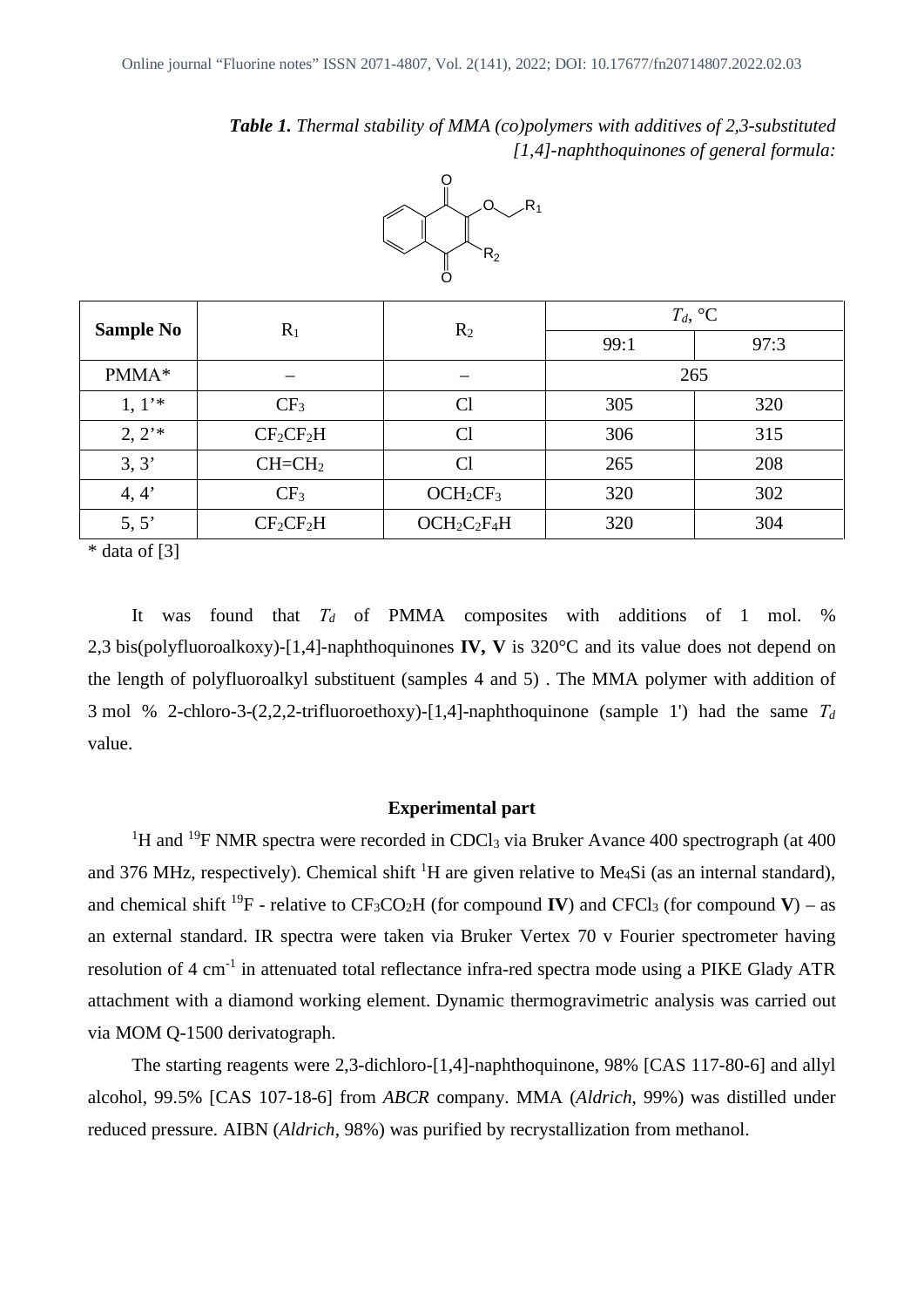### *2-Chloro-3-(2-propenoxy)-1,4-naphthoquinone (III)*

227 mg (1 mmol) of 2,3-dichloro-[1,4]-naphthoquinone, 1.5 g of allyl alcohol and 138 mg (1 mmol) of anhydrous potash were placed in a glass conical flask equipped with magnetic stirrer and reflux condenser with calcium chloride tube. The reaction was carried out with stirring at room temperature for 1.5 hours. TLC control of this reaction was carried out in the system chloroformcyclohexane = 2:3. With vigorous stirring, 5 ml of distilled water was added dropwise to the reaction mass. The resulting yellow precipitate was filtered off, washed with water and dried on the filter to constant weight. Obtaining 235 mg of light yellow amorphous compound. Yield 98.7%, m.p. 75-76°С. **Founded**, %: C, 62.58; H, 3.71; Cl, 14.31. C13H9ClO3. **Calculated**, %: C, 62.70; H, 3.65; Cl, 14.24. **<sup>1</sup>Н NMR** (400 MHz, СDСl3, δ, ppm, *J*/Hz): 5.10 (br.s, 2H, OCH2), 5.31 (br.s, 1H, CH=CH<sub>2</sub>,  ${}^{3}J = 10.8$  Hz), 5.45 (br.d, 1H, CH=CH<sub>2</sub>,  ${}^{3}J = 17.4$  Hz), 6.02–6.10 (m, 1H, CH=CH<sub>2</sub>), 7.75 (br.s, 2H, Ar), 8.08 (br.d, 1H, Ar,  ${}^{3}J = 7.8$  Hz), 8.14 (br.d, 1H, Ar,  ${}^{3}J = 7.8$  Hz).

2,3-Bis(polyfluoroalkoxy)-[1,4]-naphthoquinones were synthesized according to the procedure described in [7].

#### *2,3-Bis-(2,2,2-trifluoroethoxy)-[1,4]-naphthoquinone (IV)*

M. p. 81-82°С. **Founded**, %: C, 47.58; H, 2.24; F, 31.88. C14H8F6O4. **Calculated**, %: C, 47.47; H, 2.28; F, 32.18. **<sup>1</sup>H NMR** (CDCl3, δ, ppm, *J*/Hz): 8.10 (dq, 2H, Ar); 7.78 (dq, 2H, Ar), ABCD system; 4.78 (q, 4H, 2OCH<sub>2</sub>, <sup>2</sup>J=8). <sup>19</sup>**F NMR** (CDCl<sub>3</sub>, δ, ppm, J/Hz): 2.77 (s, 3F, CF<sub>3</sub>).

### *2,3-Bis-(2,2,3,3-tetrafluoropropoxy)-[1,4]-naphthoquinone (V)*

M.p. 42-43°С. **Founded**, %: C, 45.78; H, 2.25; F, 36.02. C16H10F8O4. **Calculated**, %: С, 45.95; H, 2.41; F, 36.34. **<sup>1</sup>H NMR** (CDCl3, δ, ppm, *J*/Hz): 8.09 (dq, 2H, Ar); 7.79 (dq, 2H, Ar), ABCD system; 6.15 (tt, 2H, 2CF<sub>2</sub>H, <sup>2</sup>J<sub>H-F</sub>=64, <sup>3</sup>J<sub>H-F</sub>=4); 4.78 (t, 4H, OCH<sub>2</sub>, <sup>2</sup>J<sub>H-F</sub>=16). <sup>19</sup>**F NMR** (CDCl<sub>3</sub>,  $\delta$ , ppm, *J*/Hz): -125.40 (s, 2F, CF<sub>2</sub>); -138.86 (s, 2F, CF<sub>2</sub>).

## *Preparation of copolymer MMA and 2-chloro-3-(2-propenoxy)-1,4-naphthoquinone (III) at a molar ratio of chains 99:1*

To a mixture of 2.640 g of freshly distilled MMA and 0.066 g (**III**) was added 0.014 g (0.5 wt. %) AIBN as a copolymerization initiator. The reaction mixture was filtered into a glass ampoule and freed from air by three repetitions of freeze/thaw cycles in a vacuum. After that, the ampoule was sealed and placed in a thermostat heated to 60°C. After 6 hours, the ampoule was removed, cooled and opened. The clear yellow solid copolymer was dried in a vacuum at 40°C for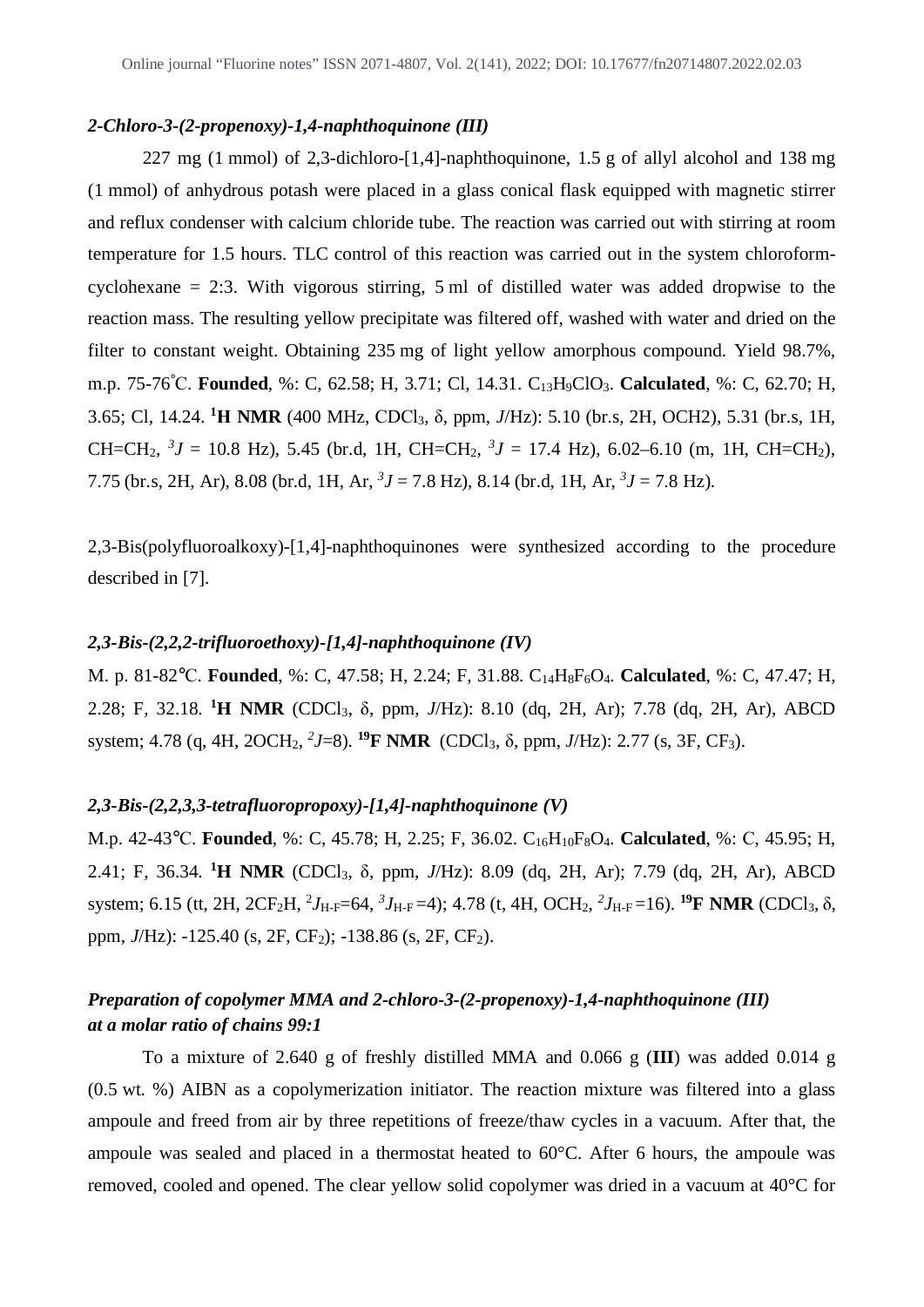24 hours to constant weight. **Founded**, %: C, 60.29; H, 7.88. **Calculated**, %: C, 60.12; H, 7.97. IR spectrum of copolymer contains absorption bands characteristic of both MMA and compound **III** chains: 1674, 1590, 1568 cm<sup>-1</sup> ([1,4]-naphthoquinone fragments); 1721 cm<sup>-1</sup> (C=O MMA). There are no absorption bands of stretching vibrations of  $C=C$  bonds at 1622 and 1640 cm<sup>-1</sup>, which were present in IR spectra of initial monomers.

Copolymers of MMA and compound **III** were synthesized similarly at a molar ratio of chains 97:3.

## *Preparation PMMA with 2,3-bis-(2,2,2-trifluoroethoxy)-[1,4]-naphthoquinone (IV) at a molar ratio of 99:1*

To a solution of 2.473 g of freshly distilled methyl methacrylate and 0.089 g (**IV**) was added 0.013 g (0.5 wt.%) AIBN as a polymerization initiator. The prepared reaction mass was filtered into a glass ampoule, which was then degassed by freezing three times by immersion in liquid nitrogen followed by thawing in a vacuum, sealed and placed in the thermostat. Polymerization temperature was 60°C. After 6 hours, the ampoule was removed, cooled and opened. The clear yellow solid polymer was dried in a vacuum at 40°C for 24 hours to constant weight.

# *Preparation PMMA with 2,3-bis-(2,2,3,3-tetrafluoropropoxy)-[1,4]-naphthoquinone (V) at a molar ratio of 99:1*

Prepared similarly to above method from 2.425 g of freshly distilled MMA and 0.313 g of compound **V**.

The same method was used to synthesize PMMA samples with compounds **IV**, **V** at a molar ratio of 97:3.

#### **Summary**

Thus, the relationship between the structure of obtained 2,3-disubstituted [1,4] naphthoquinones and the possibility of their use as antioxidant additives in MMA polymerization has been established. It is shown that using of 1 mol.% 2,3-bis(polyfluoroalkoxy)-[1,4]naphthoquinones **IV**, **V** leads to increasing in thermal-oxidative stability of PMMA by 55°C.